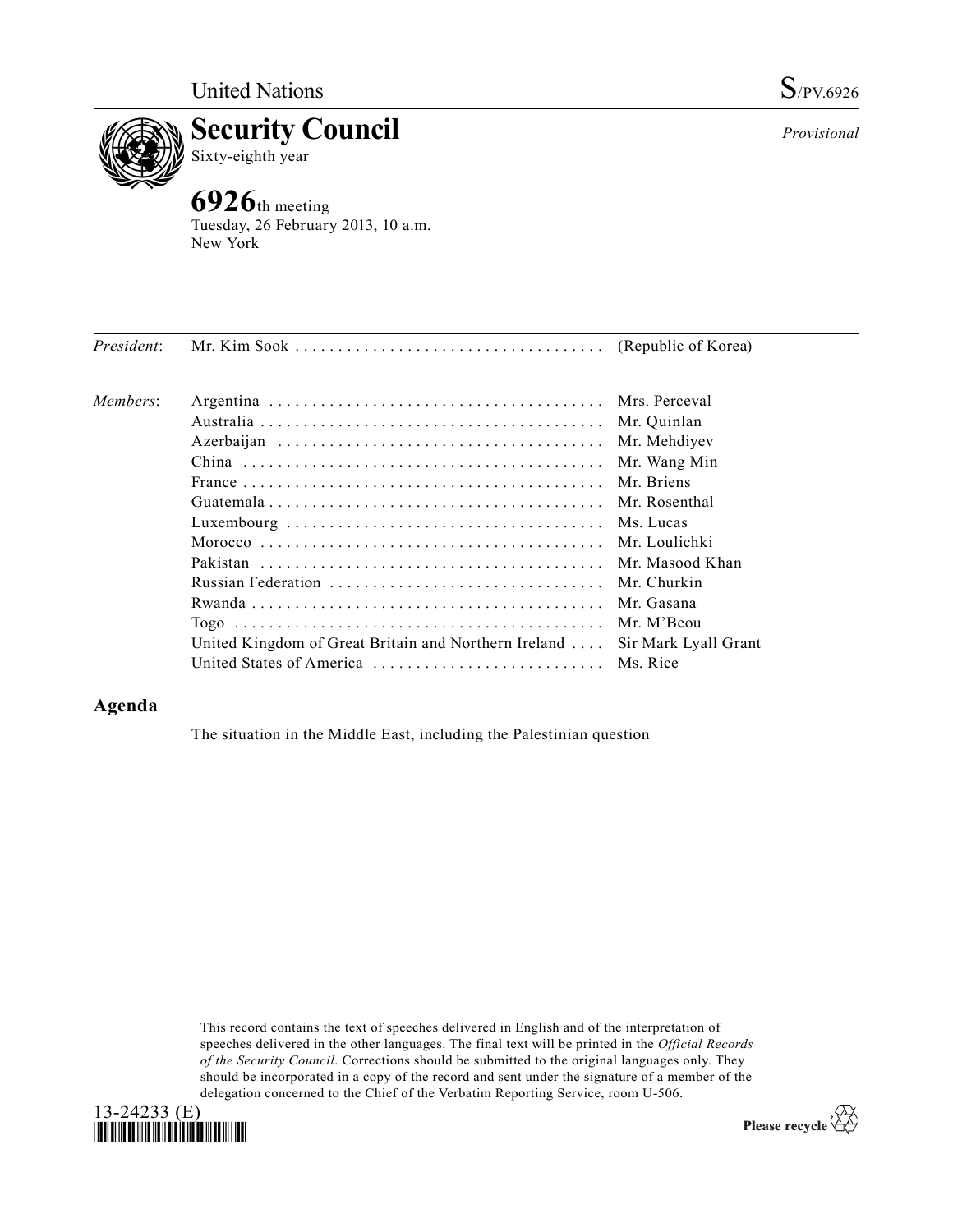*The meeting was called to order at 10.05 a.m.*

## **Adoption of the agenda**

*The agenda was adopted.*

## **The situation in the Middle East, including the Palestinian question**

**The President**: Under rule 39 of the Council's provisional rules of procedure, I invite Mr. Jeffrey Feltman, Under-Secretary-General for Political Affairs, to participate in this meeting.

The Security Council will now begin its consideration of the item on its agenda.

I now give the floor to Mr. Feltman.

**Mr. Feltman**: We meet at a moment of heightened risk across multiple fronts in the Middle East. It is already two months into a year that could preserve or even extinguish what hope remains for a two-State solution. I do not believe that it is hyperbole to say that. Yet, as demonstrated today by the troubling rocket attack fired from Gaza into Israel, the temperature between Israelis and Palestinians is again rising, with the situation of Palestinian prisoners the most immediate but not the only cause. There is as yet no process of negotiation to offer hope on the horizon.

Meanwhile, in Syria, even tentative steps towards dialogue are struggling to take root. The destructive military spiral churns more forcefully each day and threatens to pull its neighbours, most notable and worrisome Lebanon, into its vortex. Opportunities exist to reverse those trends but not if the international community sits still. Stepped-up efforts by the Council and its members can make a substantial difference while there is still time to do so.

Turning first to the Middle East peace process, we have all voiced frustration at the failure over many years to break the impasse between Israelis and Palestinians. Yet resignation is not an acceptable option. Relying on the status quo — even if it were sustainable, which we do not believe is the case — would represent a failure on the part of the parties and the international community at the very time when we should seize opportunities to help the parties define and implement a final status agreement. It is now time for all of us to act decisively and with concerted purpose, including through a revitalized and relevant Quartet, but also beyond, if we are to salvage a two-State solution and realize the vision

of a State of Palestine and a State of Israel living side by side in peace and security. The United Nations stands ready to support any serious international initiative to that end.

In the aftermath of the Israeli elections on 22 January, international partners have been meeting and discussing how to move decisively towards creating the conditions by which a two-State solution may become reality, and not remain mere rhetoric. The Secretary-General has continued his engagement with both Israeli Prime Minister Netanyahu and Palestinian President Abbas. His recent meetings with European Union High Representative Catherine Ashton in New York and United States Secretary of State John Kerry in Washington, D.C., focused in part on the Middle East. In addition, Mr. Kerry and United States President Obama intend to visit the region next month, and Israeli and Palestinian negotiators have made separate preparatory trips to Washington, D.C. We look forward to this renewed United States engagement.

At a press conference on 19 February, Prime Minister Netanyahu reiterated his commitment to a two-State solution and a peace process that yields results. On the same occasion, he announced the appointment of Tzipi Livni, an experienced interlocutor, to lead negotiations. Palestinian President Abbas has also shown patience in allowing the time necessary to get a new process on track. Both sides must be prepared to embrace their responsibilities in order to engage fully with any credible new initiative and demonstrate goodwill and renewed commitment.

The dire fiscal situation of the Palestinians must be addressed. Fiscal stability is critical to safeguarding the achievements of Palestine's State-building agenda, including important progress that has been made in the Palestinian security services. With regard to the Palestinian Authority's financial situation, the Secretary-General notes with relief the decision by Israel to release Palestinian revenue clearances for January, and reminds the Israeli authorities that full transfer of Palestinian tax and customs revenues in a timely and predictable manner is an obligation that Israel accepted as part of the Paris Protocol, which remains in force. Timely donor contributions are also more important than ever. The meeting next month of the Ad Hoc Liaison Committee for the Coordination of the International Assistance to Palestinians will be an opportunity to renew the collective commitment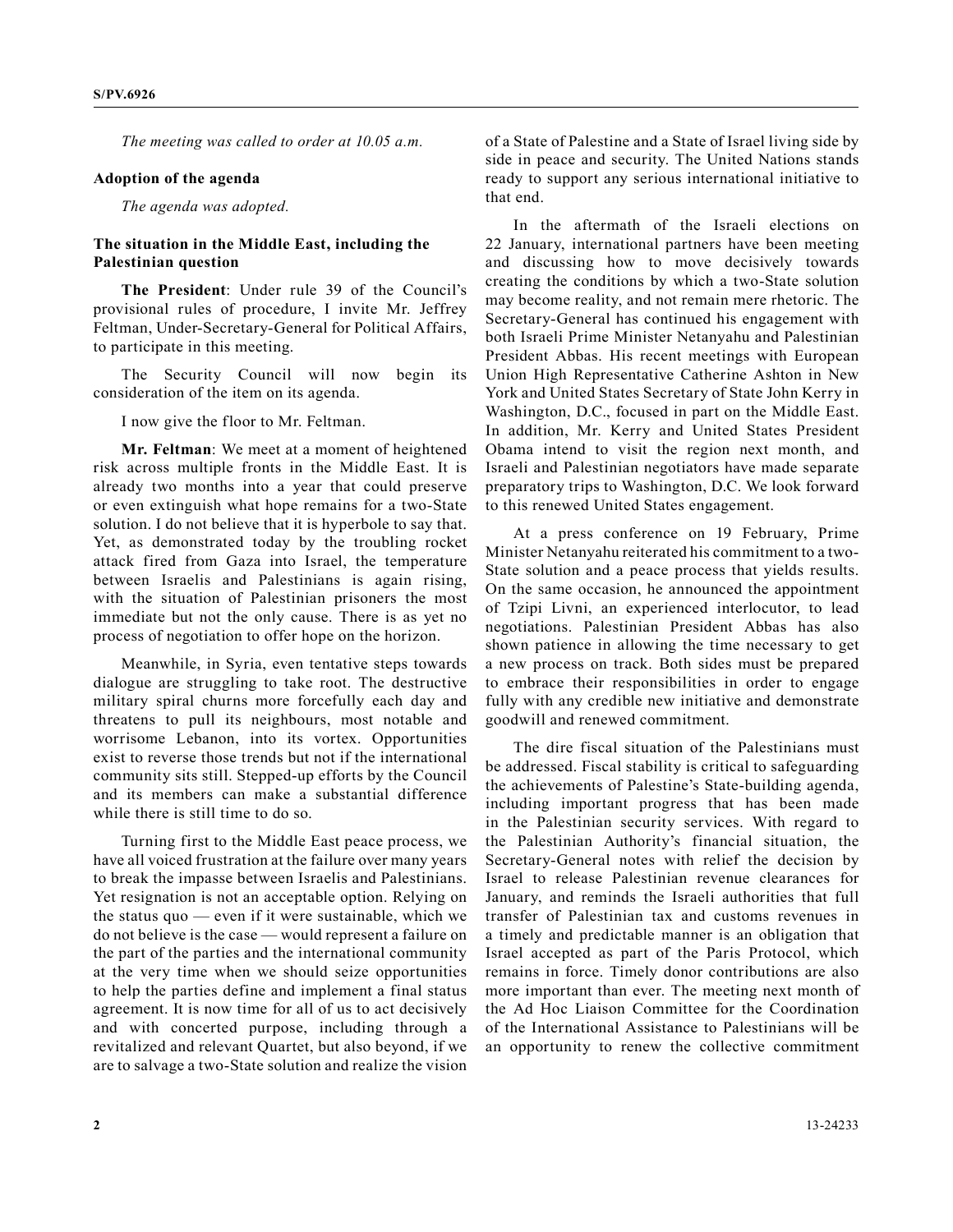to supporting State-building efforts and promoting Palestinian financial and economic sustainability.

The United Nations continues to follow closely the security, political and human-rights dimensions of the issue of Palestinian prisoners in Israeli custody. On Saturday, we were concerned to learn that a Palestinian man, Arafat Jaradat, died in detention after his arrest by the Israeli Defense Forces (IDF) days earlier. Earlier today, Gaza militants from the Al-Aqsa Martyrs Brigade cited this death in claiming responsibility for a rocket attack on Israel — a most troubling development. The prisoner's death also sparked a series of popular demonstrations and clashes, which, reports indicate, resulted in the IDF injuring 43 Palestinians. Two Israeli soldiers were also injured.

The United Nations underscores the importance of restoring and maintaining calm and calls for an independent and transparent investigation by Israeli authorities into the circumstances of Mr. Jaradat's death, the results of which should be made public as soon as possible. Also of particular concern is the deteriorating health of four prisoners who are on an extended hunger strike. The United Nations remains closely involved on the ground, and the Secretary-General has raised his concerns with Prime Minister Netanyahu, urging that a solution be reached without delay in order to end the prisoners' plight and preserve calm. He also recalled the importance of full adherence by all sides to the agreement of 14 May 2012, including implementation of the prisoners' families' visiting rights. It is the firm position of the United Nations that anyone in administrative detention without charges should be charged and face trial with judicial guarantees, in accordance with international standards, or be promptly released.

Operations by Israeli security forces in the occupied West Bank, including in Area A, have continued at a steady pace. According to reports, since our last briefing (see S/PV.6894), a total of 391 such operations have resulted in 617 Palestinians, including 116 children and 10 women, being injured and 491 being arrested, while nine Israeli soldiers have also been injured. Palestinians detained included two parliamentarians affiliated with Hamas, who were arrested on 4 February. The increased use of live fire by Israeli security forces directed at unarmed Palestinian civilians is of deep concern. On 23 January, a 22-yearold Palestinian woman was killed while walking on her college campus south of Bethlehem. On the same day, a 15-year-old boy was shot dead by soldiers near the Al-Arroub refugee camp.

Settlement activity continued, with Israeli authorities giving final approval for the construction of 90 housing units in the settlement of Beit El. The Secretary-General has repeatedly stressed that settlements are illegal under international law. Israel should heed the calls of the international community to stop such activity. We are also looking into media reports that the Israeli Government authorized drilling to search for oil in the occupied Syrian Golan. Clashes between Palestinians and Israeli settlers in the occupied West Bank resulted in injuries to 10 Palestinians, including two women and two children, while one teenage Israeli settler was injured by a Palestinian on 29 January. We deplore attacks committed as part of so-called price tag violence, which included the desecration of 10 Muslim tombstones in the Mamilla cemetery in West Jerusalem on 14 February.

Since my last briefing, Israeli security forces have demolished 30 structures in the occupied West Bank, resulting in the displacement of 89 Palestinians, including 49 children. We now have figures for the month of January, during which at least 139 Palestinianowned structures, including 59 residential structures, were destroyed by the Israeli authorities, most of them in Area C, with the remainder in East Jerusalem. That is the highest number of such demolitions in a single month in more than two years.

Planning efforts to benefit Palestinian communities in Area C continue. Unfortunately, none of the 32 plans submitted to Israeli authorities, some since June 2010, have yet been approved. We call upon the Government of Israel to facilitate tangible progress if communitybased planning is to be adopted as a constructive approach for many of the Palestinians concerned.

Palestinian demonstrations continued to be organized against the barrier, which deviates from the Green Line in contravention of the advisory opinion of the International Court of Justice (see A/ES-10/273). Palestinians attempted to set up a number of encampments near the wall, to protest land confiscation, which were quickly dismantled by Israeli forces. A number of Palestinians were injured during demonstrations against the barrier, as well as in demonstrations in solidarity with prisoners on hunger strike, which I mentioned earlier. The Secretary-General stresses the importance for protests to remain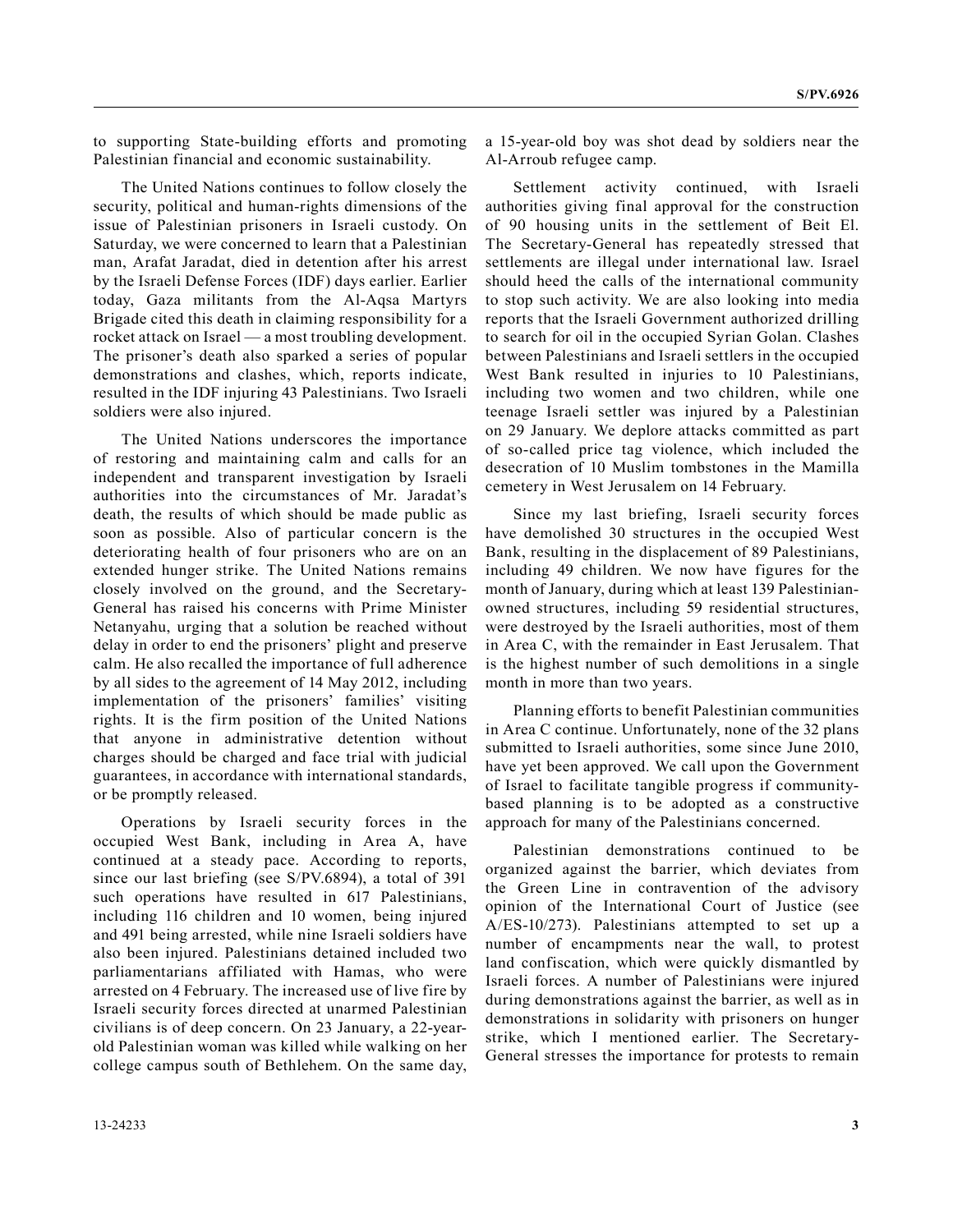non-violent and for the right to peaceful protest to be fully respected.

With regard to Gaza, we are deeply troubled by today's rocket attack into Israel. There is no justification for such attacks, which not only target innocent civilians indiscriminately but which risk triggering a renewed spiral of violence that will only bring suffering to Palestinians and Israelis alike. We continue to condemn all indiscriminate rocket attacks from Gaza into Israel. We also urge Israel to demonstrate maximum restraint.

It is important for both sides to maintain their commitment to the ceasefire brokered in November 2012. It is the responsibility of the de facto authorities in the Gaza Strip to prevent any recurrence of today's attack. Until today's Palestinian rocket attack, this was the longest period without projectiles fired from Gaza in recent years. Both sides should work to consolidate the calm that prevailed before today. In the past month, Israeli forces conducted three incursions into Gaza, and a total of 14 Palestinian civilians were injured by Israeli fire, mostly while attempting to approach the border fence. On 21 February a Palestinian fishing boat was shot at by Israeli forces, resulting in injuries to a fisherman and damage to the boat.

It is essential that today's rocket attack not be repeated and not interrupt efforts to strengthen the understandings reached in November with the assistance of Egypt. The mechanism established in the Egyptianbrokered understanding is being implemented, and the Special Coordinator for the Middle East Peace Process remains engaged with concerned parties and the Egyptian mediation.

Israel continued to allow gravel for commercial use through the Kerem Shalom crossing. Israel has also allowed Palestinian farmers access up to 100 metres from the fence with Israel, and Palestinian fishermen have been able to access up to six nautical miles from shore. While such steps are welcome, we continue to advocate for a further extension of the fishing limit to 12 nautical miles, which is necessary for a significant increase in the catch of the fishermen, but still below the 20 nautical miles provided for in the 1995 Israeli-Palestinian Interim Agreement. We also call for unrestricted entry of all construction materials. Further measures to lift the closure should include transfers of goods between Gaza and West Bank, as well as exports to Israel and beyond.

To further advance this important agenda and address Israel's legitimate security interests, it is essential that parallel efforts continue to enforce the calm and prevent the smuggling of weapons into Gaza. There have been reports of Egyptian authorities closing large numbers of tunnels from the Sinai into Gaza. Separately, Egypt has permitted further entry of construction material through the Rafah crossing for a range of Qatar-funded projects.

I would like to reiterate that the full implementation of resolution 1860 (2009) includes the important step of overcoming the Palestinian political divide in ways that can advance the potential for a two-State solution. In that regard, the Palestinian Central Elections Commission was able to conduct voter registration from 11 to 20 February, in both the West Bank and Gaza, for the first time since 2007 — a result of the Cairo accord on reconciliation. A total of 450,000 new electors were registered, including 350,000 in Gaza, which represents a very high turnout. The updated Palestinian voter register should be available shortly. To that end, the United Nations encourages Israeli authorities to authorize the transfer of registration forms from Gaza to Ramallah.

Recent opinion polls suggest a popular demand for inclusion in a democratic process, including the holding of the long-overdue Palestinian general elections. Negotiations and ending the divide between the West Bank and Gaza under the leadership of President Abbas and adherence to Palestine Liberation Organization principles remain essential for achieving the two-State solution. The parties are expected to meet again soon in Cairo to commence consultations on Government formation. The United Nations remains of the view that negotiations and reconciliation is not an either/or proposition, and should be made compatible by advancing both in a mutually reinforcing way.

Turning to developments in the region, Syria continues to be a source of extreme concern for the United Nations. We are reminded every day of the heavy toll the civilians in Syria are paying. Citing the appalling number of civilian casualties, the Secretary-General strongly condemns the reported ballistic missile strikes in Aleppo as well as the series of bombings in Damascus. Let me repeat again the Secretary-General's call for the need to immediately end the supply of arms to both sides in this brutal conflict. Let me be clear: perpetrators of serious crimes will be held accountable.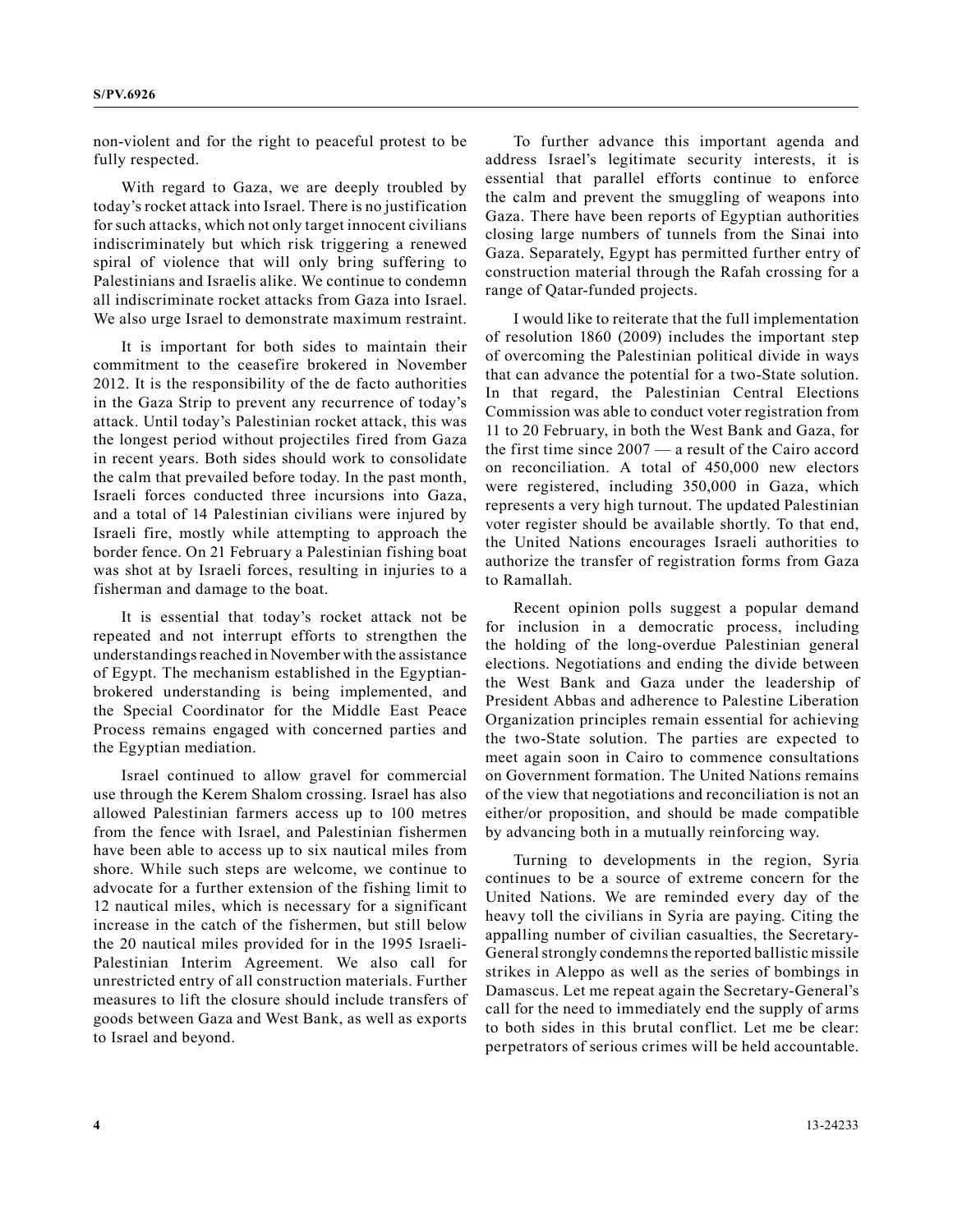There is no statute of limitations for war crimes and crimes against humanity.

In its latest report (A/HRC/22/59), published on 5 February, the independent international commission of inquiry of the Human Rights Council concluded that both Government and opposition forces had become increasingly violent and reckless with human life. Both have committed abuses amounting to war crimes, athough the scale of the abuses committed by the Government side significantly exceeds those of the opposition. Hospitals, bakeries and bread lines have been targeted. Whole neighbourhoods have been razed. Syria's rich cultural heritage is being destroyed.

As predicted, the war has also taken on sectarian overtones, permeated by opportunistic criminality and aggravated by the presence of foreign fighters and extremist groups, as well as by some actions of the Government, including its affiliated Shabbiha militia. This is simply an appalling picture. There should be no room in the future Syria for those who hold contempt for the beliefs, practices and symbols of other religious traditions, or who cite secularism as a pretext for trying to monopolize power predominantely in the hands of one group. There is no room for sectarianism or discrimination on any grounds. All communities must be assured that their rights will be respected.

Regrettably, the warring parties remain locked in a military logic that is bound to bring more death and destruction. In that context, the proposal for dialogue from Mr. Moaz Al-Khatib, President of the Syrian National Coalition, is a positive development. The Secretaries-General of the United Nations and the League of Arab States as well as the Joint Special Representative have welcomed this initiative. They called on all parties to engage, at the earliest, in talks based on the Geneva communiqué of 30 June 2012 (S/2012/523, annex), with a view to ensuring a political transition that would meet the legitimate aspirations of the Syrian people, preserve the unity, sovereignty, territorial integrity and independence of the Syrian nation, and bring to an end the bloodshed, the humanitarian disaster and the destruction in Syria. The Secretary-General is encouraged by statements from Security Council members supporting Mr. Al-Khatib's proposal.

The humanitarian situation is becoming worse in Syria, as Under–Secretary-General Valerie Amos's briefing to the Council tomorrow will make clear. She will provide more details on United Nations efforts to address the tragic humanitarian consequences of the conflict, which has left over 4 million people in need of humanitarian assistance, including 2 million internally displaced, and has led more than 900,000 people to flee to neighbouring countries, including 150,000 this month alone.

The situation in the Golan also remains precarious, posing risks to the ceasefire between Israel and Syria and the safety and security of civilians and United Nations personnel. In recent days, the Area of Separation saw a spike in such confrontations. Allow me to reiterate that the primary responsibility for the safety and security of United Nations personnel in the Area of Separation and the areas of limitation on the Bravo side rests with the Syrian Government. Countries with influence should also impress upon the armed members of the opposition the importance of ensuring the freedom of movement and the safety of the personnel of the United Nations Disengagement Observer Force in the occupied Golan.

Concern remains high about the ongoing impact of the Syrian conflict on Lebanon. While the overall situation in Lebanon remains stable, tensions have increased in the north-eastern border areas. On 1 February, an operation by the Lebanese Armed Forces (LAF) near Arsal resulted in the deaths of a man wanted for terrorism and of two LAF soldiers. On 16 and 22 February, there were again tensions in border areas as a result of cross-border shellings, the deaths of Hizbullah fighters and threats of escalation. On 24 February, further fighting along the border resulted in at least two Lebanese deaths, prompting President Sleiman publicly to react, stressing the need for continued commitment to Lebanon's disassociation policy and urging the Syrian side to refrain from shooting or firing missiles towards Lebanon's territory.

We are concerned at any actions that risk drawing Lebanon into the conflict in Syria. Continued reports of arms transfers to and through Lebanon are contrary to international obligations. We call on all sides to respect the integrity of the border and Lebanon's sovereignty, as well as on all Lebanese parties to honour their commitments under the Baabda Declaration of June 2012.

On 4 February, a Lebanese court issued arrest warrants for Syrian General Ali Mamlouk and an unnamed aide for their alleged involvement in a terrorist plot in Lebanon, along with former Minister Michel